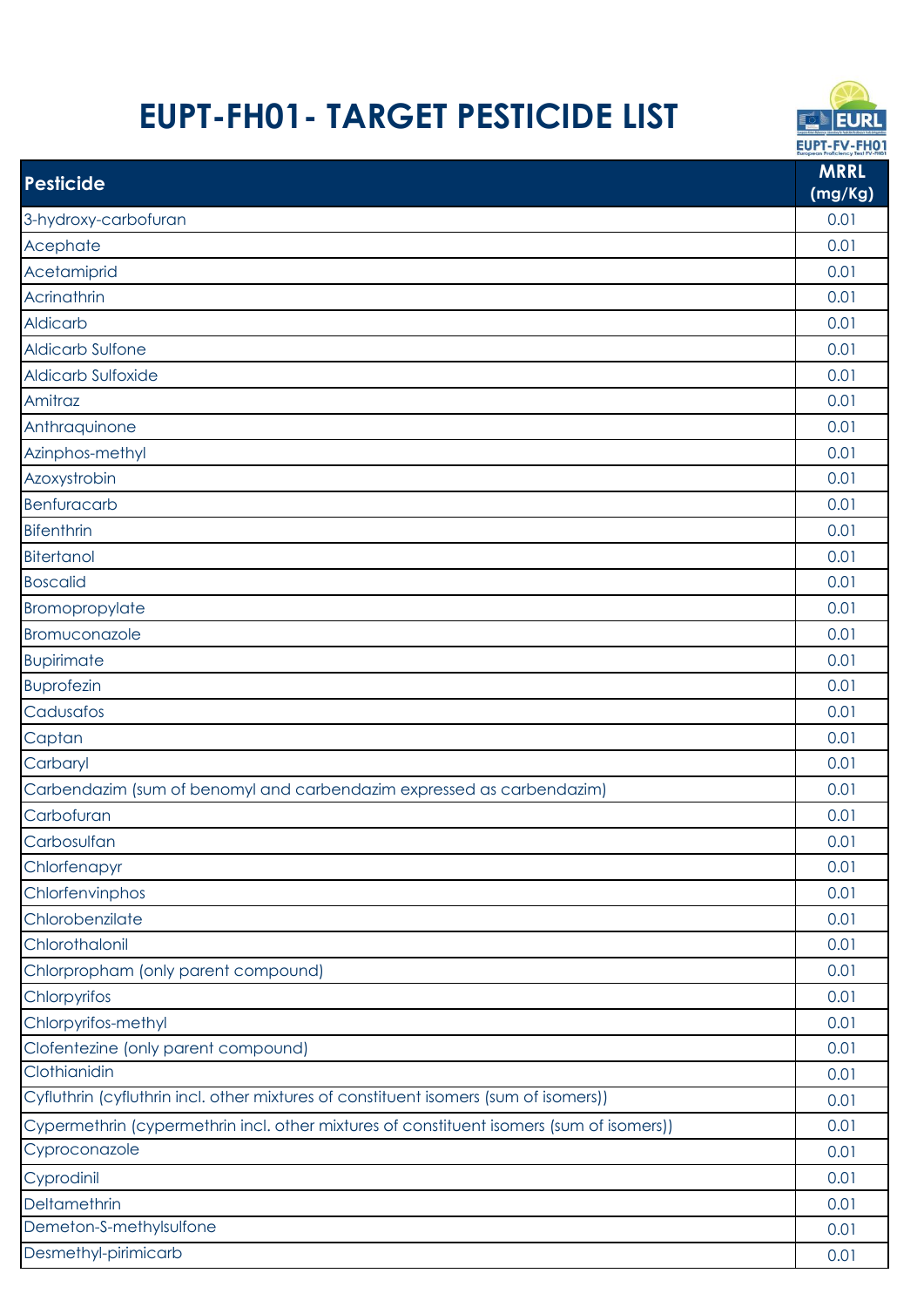| Diazinon                                         | 0.01  |
|--------------------------------------------------|-------|
| Dichlofluanid (only parent compound)             | 0.01  |
| Dichlorvos                                       | 0.01  |
| Dicloran                                         | 0.01  |
| Dicofol                                          | 0.01  |
| Difenoconazole                                   | 0.01  |
| Diflubenzuron                                    | 0.01  |
| Dimethoate                                       | 0.01  |
| Dimethomorph                                     | 0.01  |
| Dimethylaminosulfotoluidide (DMST)               | 0.01  |
| Diphenylamine                                    | 0.01  |
| DMF (2,4-Dimethylformanilide)                    | 0.01  |
| DMPF (N-2,4-Dimethylphenyl-N-Methyl-formamidine) | 0.01  |
| Endosulfan alpha                                 | 0.01  |
| Endosulfan beta                                  | 0.01  |
| Endosulfan sulfate                               | 0.01  |
| <b>EPN</b>                                       | 0.01  |
| Epoxiconazole                                    | 0.01  |
| Ethion                                           | 0.01  |
| Ethoprophos                                      | 0.01  |
| Etofenprox                                       | 0.01  |
| Fenamiphos                                       | 0.01  |
| Fenamiphos sulfone                               | 0.01  |
| Fenamiphos sulfoxide                             | 0.01  |
| Fenarimol                                        | 0.01  |
| Fenazaquin                                       | 0.01  |
| Fenbuconazole                                    | 0.01  |
| Fenhexamid                                       | 0.01  |
| Fenitrothion                                     | 0.01  |
| Fenoxycarb                                       | 0.01  |
| Fenpropathrin                                    | 0.01  |
| Fenpropimorph                                    | 0.01  |
| Fenthion                                         | 0.01  |
| Fenthion oxon                                    | 0.01  |
| Fenthion oxon sulfone                            | 0.01  |
| Fenthion oxon sulfoxide                          | 0.01  |
| Fenthion sulfone                                 | 0.01  |
| Fenthion sulfoxide                               | 0.01  |
| Fipronil (only parent compound)                  | 0.005 |
| Fludioxonil                                      | 0.01  |
| Flufenoxuron                                     | 0.01  |
| Fluopicolide                                     | 0.01  |
| Fluquinconazole                                  | 0.01  |
| Flusilazole                                      | 0.01  |
| Flutolanil                                       | 0.01  |
| Flutriafol                                       | 0.01  |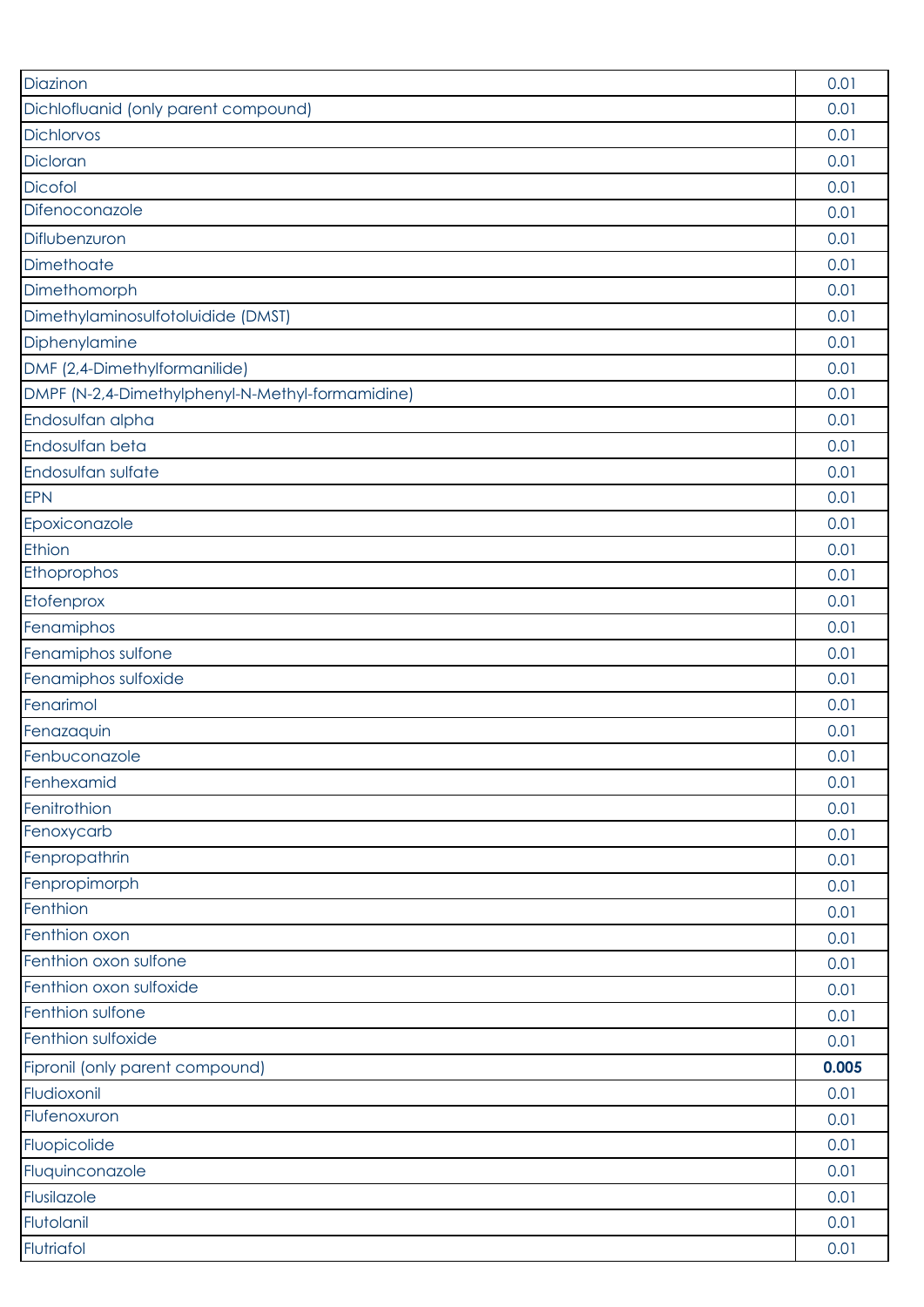| Folpet                                                | 0.01 |
|-------------------------------------------------------|------|
| Fosthiazate                                           | 0.01 |
| Hexaconazole                                          | 0.01 |
| Hexythiazox                                           | 0.01 |
| Imazalil                                              | 0.01 |
| Imidacloprid                                          | 0.01 |
| Indoxacarb (Indoxacarb as sum of the isomers S and R) | 0.01 |
| Iprodione                                             | 0.01 |
| Iprovalicarb                                          | 0.01 |
| Isofenphos-methyl                                     | 0.01 |
| Kresoxim-methyl                                       | 0.01 |
| Lambda-Cyhalothrin                                    | 0.01 |
| Linuron                                               | 0.01 |
| Lufenuron                                             | 0.01 |
| Malaoxon                                              | 0.01 |
| Malathion                                             | 0.01 |
| Mepanipyrim (only parent compound)                    | 0.01 |
| Metaflumizone                                         | 0.01 |
| Metalaxyl and metalaxyl-M                             | 0.01 |
| Metconazole                                           | 0.01 |
| Methamidophos                                         | 0.01 |
| Methidathion                                          | 0.01 |
| Methiocarb                                            | 0.01 |
| Methiocarb sulfone                                    | 0.01 |
| Methiocarb sulfoxide                                  | 0.01 |
| Methomyl                                              | 0.01 |
| Methoxyfenozide                                       | 0.01 |
| Monocrotophos                                         | 0.01 |
| Myclobutanil                                          | 0.01 |
| Omethoate                                             | 0.01 |
| Orthophenylphenol                                     | 0.01 |
| Oxadixyl                                              | 0.01 |
| Oxamyl                                                | 0.01 |
| Oxydemeton-methyl                                     | 0.01 |
| Paclobutrazole                                        | 0.01 |
| Paraoxon-methyl                                       | 0.01 |
| Parathion-ethyl                                       | 0.01 |
| Parathion-methyl                                      | 0.01 |
| Penconazole                                           | 0.01 |
| Pencycuron                                            | 0.01 |
| Pendimethalin                                         | 0.01 |
| Phenthoate                                            | 0.01 |
| Phosalone                                             | 0.01 |
| Phosmet                                               | 0.01 |
| Phosmet oxon                                          | 0.01 |
| Phoxim                                                | 0.01 |